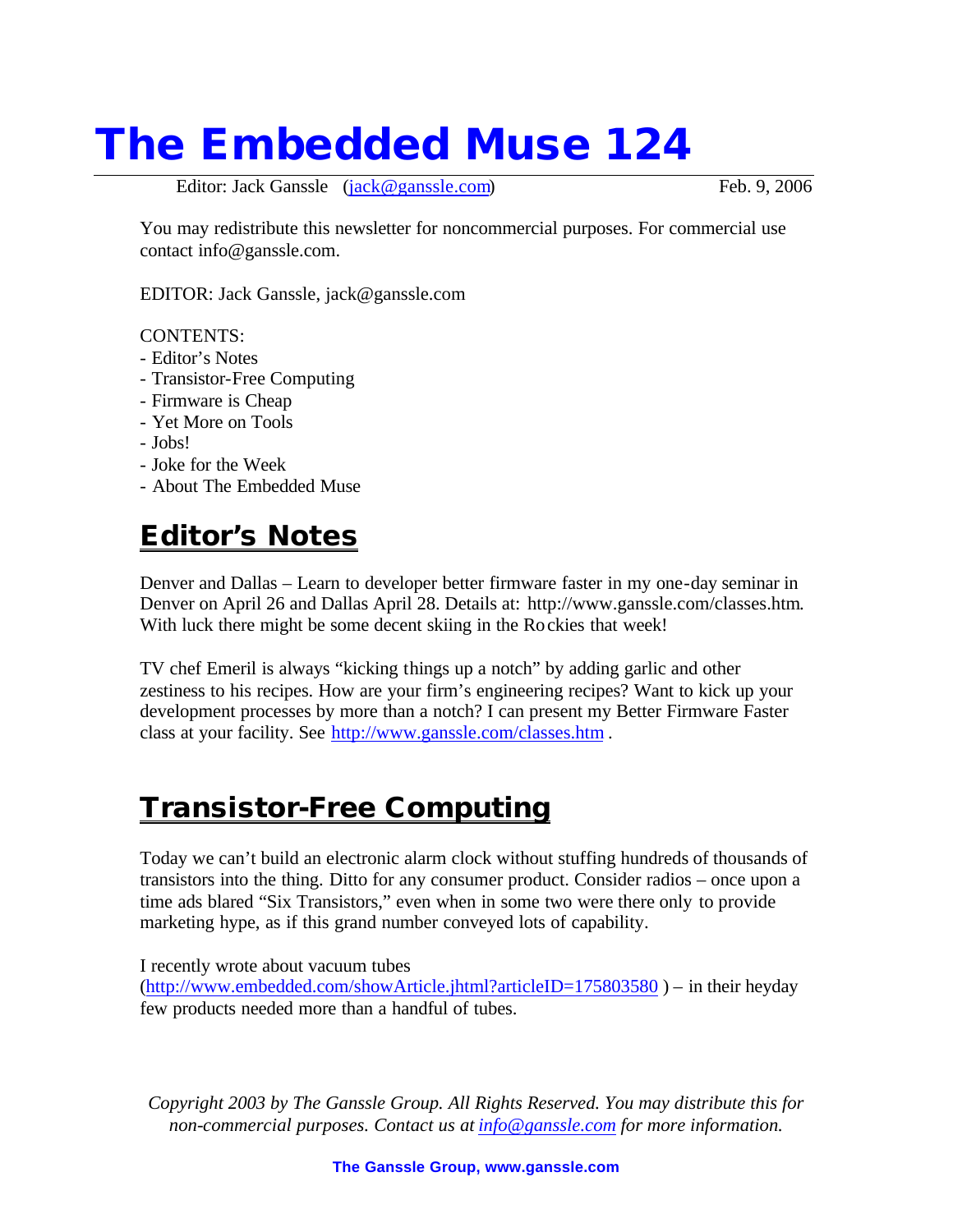Any sort of computational device needs a sea of transistors, of course. Or does it? Check out http://acarol.woz.org/ , which describes a working difference engine, analogous to those Babbage conceived, made from Legos! The site contains lots of pictures and a pretty good description.

On a similar retro theme, C|Net has a great story about the history of hard drives (http://news.com.com/2300-1010\_3-6031405-1.html?tag=ne.gall.pg ) with lots of pictures. To me, "hard drive" doesn't necessarily mean "disk," though the article seems to disagree. Once upon a time computers also used drum memories, rotating cylinders whose operation was very much like a disk. The Univac 1108 at my college had a pair of Fastrand drum systems, each of which stored about 90 MB… and each of which weighed over two tons! More at http://www.fourmilab.ch/documents/univac/fastrand.html .

# **Firmware is Cheap**

One of my mantras is that firmware is the most expensive thing in the universe. Though it has no weight, no real substance, the cost to create reliable, maintainable and documented code is astronomical.

But why is software so expensive? Surely it's because we create intricately-complex applications that are almost unrealizable in hardware.

Consider the following bubble sort, lifted shamelessly from Wikipedia and not checked for accuracy:

```
void bubblesort(int * A, int n)
{
   for(int i(0); i < ni; +i)
       for(int j(0); j < n - i - 1; ++j)
           if(A[j] > A[j + 1])std::swap(A[j], A[j + 1]);}
```
It's a mere 110 non-space characters, perhaps tossed off in an hour or two. Suppose we didn't have software and had to implement a sort using discrete ICs. The cost would be astronomical.

Suppose you were tasked with building an MP3 player, with an LCD screen, from logic chips… or Legos. The circuitry/Lego blocks required to implement scrolling menus might fill a building.

A software version is comparatively cheap.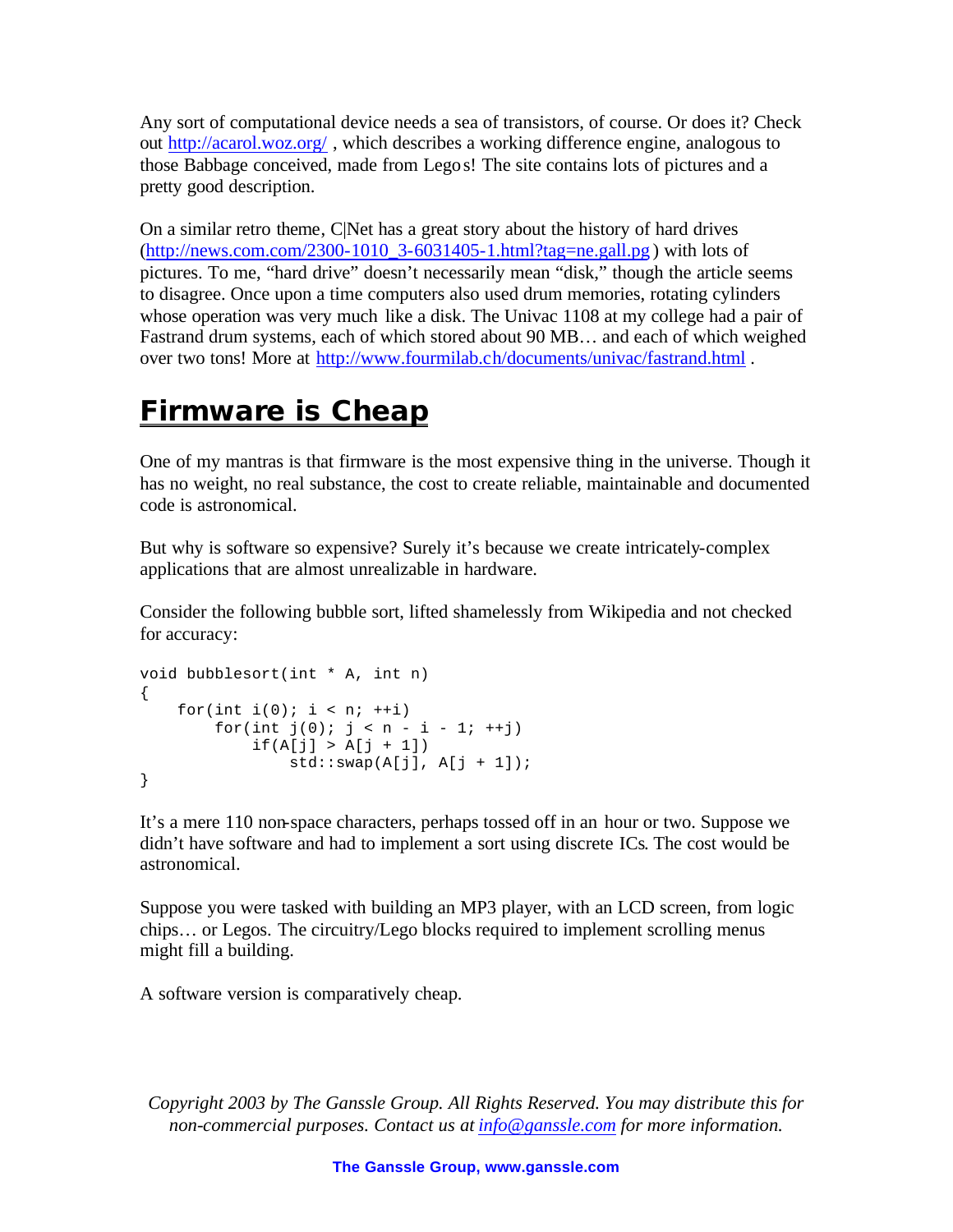Every time I start to sketch out a circuit I'm sorely tempted to plop in a CPU. It's the natural solution, but breaks the rules of this game.

In an hour I managed a rough block diagram, one above the chip level (blocks have names like "adder," "16 bit latch" and the like). But the sequencing logic is clearly pretty messy so I've just tossed in a PLD, assuming at some point it wouldn't be too hard to write the appropriate equations. And, yes, perhaps that breaks the no-programmable-logic rule, but to design and debug all that logic using gates in any reasonable amount of time is as unlikely as buck-a-gallon gas.

Last year, for a school project my son was told to build a very simple scrambler that translated switch inputs to peculiar patterns of lights. The teacher expected a board made with lots of wires and diodes. I suggested he toss in a simple computer, in this case a Rabbit board, and write 10 lines of C. The result worked great, was more versatile than a hardwired version, and was done early. As a special benefit it totally ticked off his instructor who didn't expect such an approach!

Firmware \*is\* the most expensive thing in the universe, but only because of the unimaginable complexity of the problems it solves. It's just vastly cheaper than any alternative. So when your boss irritably asks why the software takes so long, answer "Compared to what?"

# **Yet More on Tools**

The tool discussion that started a couple of issues ago is still generating a lot of response. Thanks, all!

Phil Schmidt wrote: "Here's yet another tool that people might find useful. Leo (http://webpages.charter.net/edreamleo/front.html) is a literate programming editor. It is difficult to describe what Leo can do without actually trying it out. I have used it for several different tasks, including code development, code reverse-engineering, a general notebook, and structured document creation. Its single most useful feature is the ability to clone nodes, and again, without trying it out, this concept is hard to describe. I recommend that folks take a look at it."

From Gennady Palitsky: Another addition to your great tools collection. As we all know, web research constitutes a significant part of any development. And information capturing and gathering is a big part of this process. I don't remember how many bookmark managers I tried - with no big success - until I've found the ContentSaver ( www.macropool.com ). It saves complete web pages or clippings on a fly, edits and annotates, organizes and categorizes, has great search options and many many more.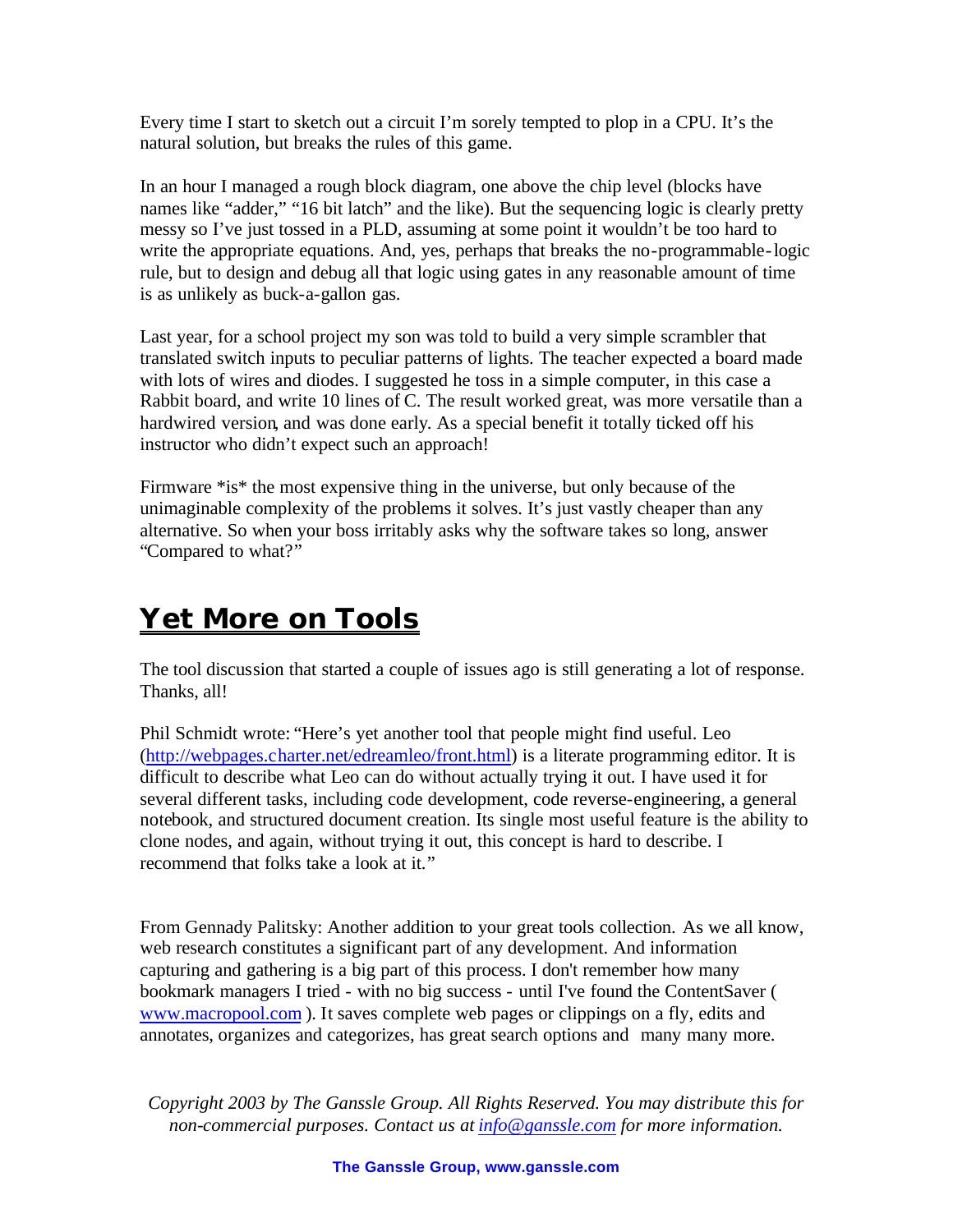After I've tried it, I will never go to any bookmark managers. Not free, but saves so much time that easily pays for itself. Highly recommend it to anyone who spends any significant time for internet research (and I am not affiliated in any way with Macropool !). It does have a free trial (I used it for one day and decided to buy)."

Wil Blake contributed: "Embedded Systems Programming used to have link to a hex editor. This one works well. http://www.hexworkshop.com/ .

"If you must use Forth, a source code browser will help. http://www.mtechelectronics.com/pages/downloads/."

Vinay Patil likes Splint: "Here is another very good, and free tool called splint for checking C Syntax, Memory leak, Buffer overflow, Naming conventions checking(even customizable), etc... http://www.splint.org/ ."

Jan PleskaŠ says: "Our team use JEDIT, a Java based open-source editor which is very extendable and very supportive for development. We used it for C, VHDL, latex... More at www.jedit.org ."

# **Jobs!**

Let me know if you're hiring firmware or embedded designers. No recruiters please.

Larson Davis, a manufacturer of sound/vibration measurement systems, seeks an electrical design engineer to join our team. Responsibilities include:

\* Develop firmware for noise & vibration equipment. Design hardware and or test engineering design validation. Assist other engineers as part of a project team, and maintain existing designs. Program using a high level language

- \* Knowledge of embedded system design.
- \* Ability to design for EMI/EMC compliance.
- \* Digital signal processing and electrical design knowledge.

Applicant needs MSEE or PHD EE or equivalent with 5 years experience preferred. Full-Time with benefits. Qualified applicants respond to HR@LarsonDavis.com or fax 801- 354-0109.

Embedded Software Engineer: Design and develop device drivers and board support packages around the Xilinx PowerPC and Microblaze processor offerings in the Xilinx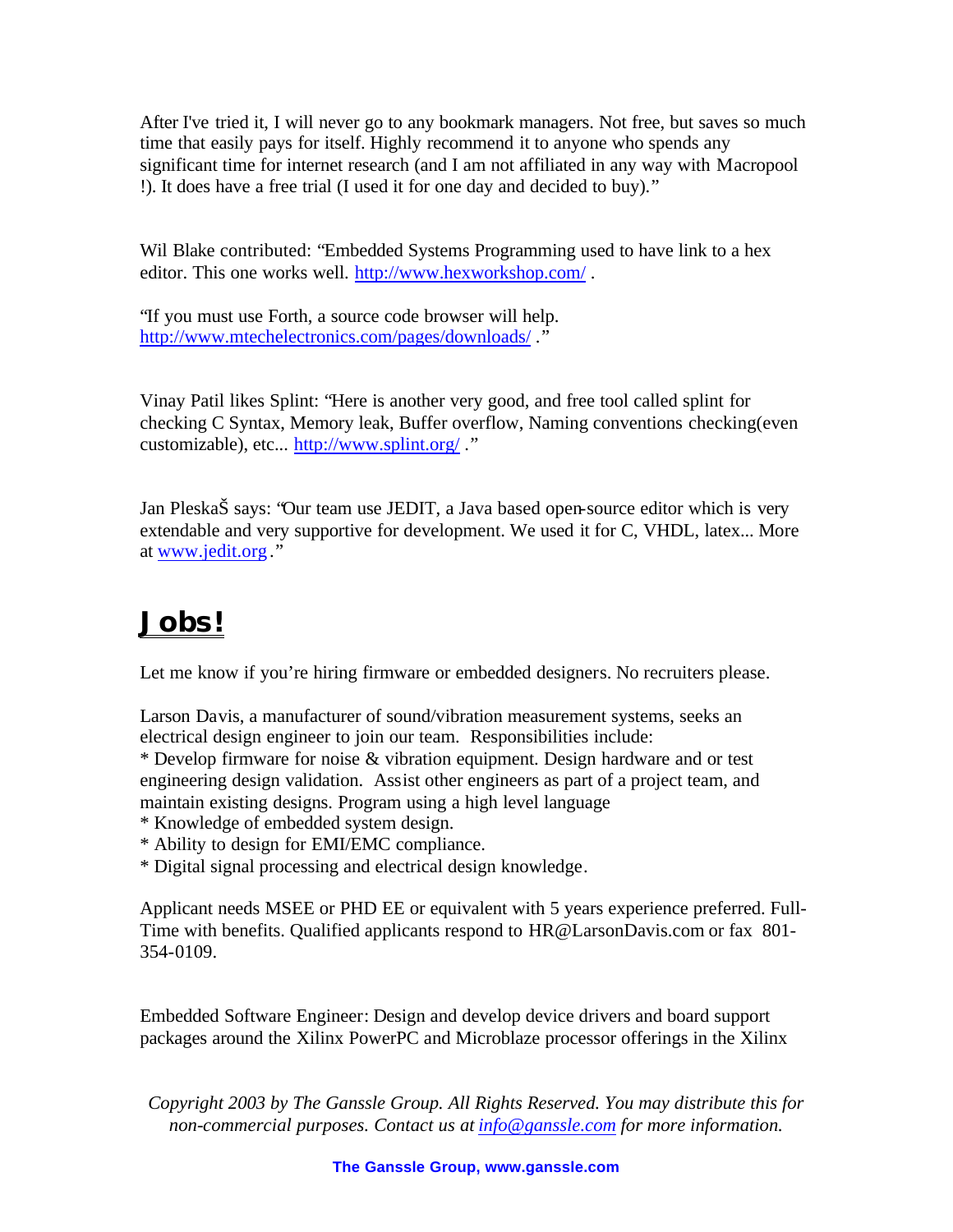Embedded Development Kit (EDK). Integrate device drivers into Linux and VxWorks and develop hardware/software integration test applications. Work location in Albuquerque NM, San Jose CA, or Longmont CO.

Required Position Qualifications

- \* BSCS / BSCE / BSEE
- \* 5+ years of work-related experience designing and developing embedded software
- \* 3+ years of experience developing device drivers in RTOS environments (Linux and
- VxWorks preferred)

\* Excellent communication (verbal and written) and teamwork skills

Desired Position Qualifications

- \* MSCS / MSCE / MSEE
- \* Experience in networking, communications, or other target application areas
- \* Experience developing Perl, Tcl, and UNIX shell scripts
- \* FPGA architecture knowledge and design experience

Contact: abq\_epd\_jobs@xilinx.com

#### **Joke for the Week**

From Catherine French:

Subject: Computer language problems

DIVORCE.BAT found....deleting C:\MARRIAGE\SPOUSE

hAS ANYONE SEEN MY cAPSLOCK KEY?

H lp! S m b d st l ll th v w ls fr m m k yb rd!

COMMAND: A suggestion made to a computer.

Hidden DOS secret: add BUGS=OFF to your CONFIG.SYS

ASCII a stupid question, get a stupid ANSI!

I am logged in, therefore I am.

I are Pentium of Borg. Division is futile. You will be approximated.

I came, I saw, I deleted all your files.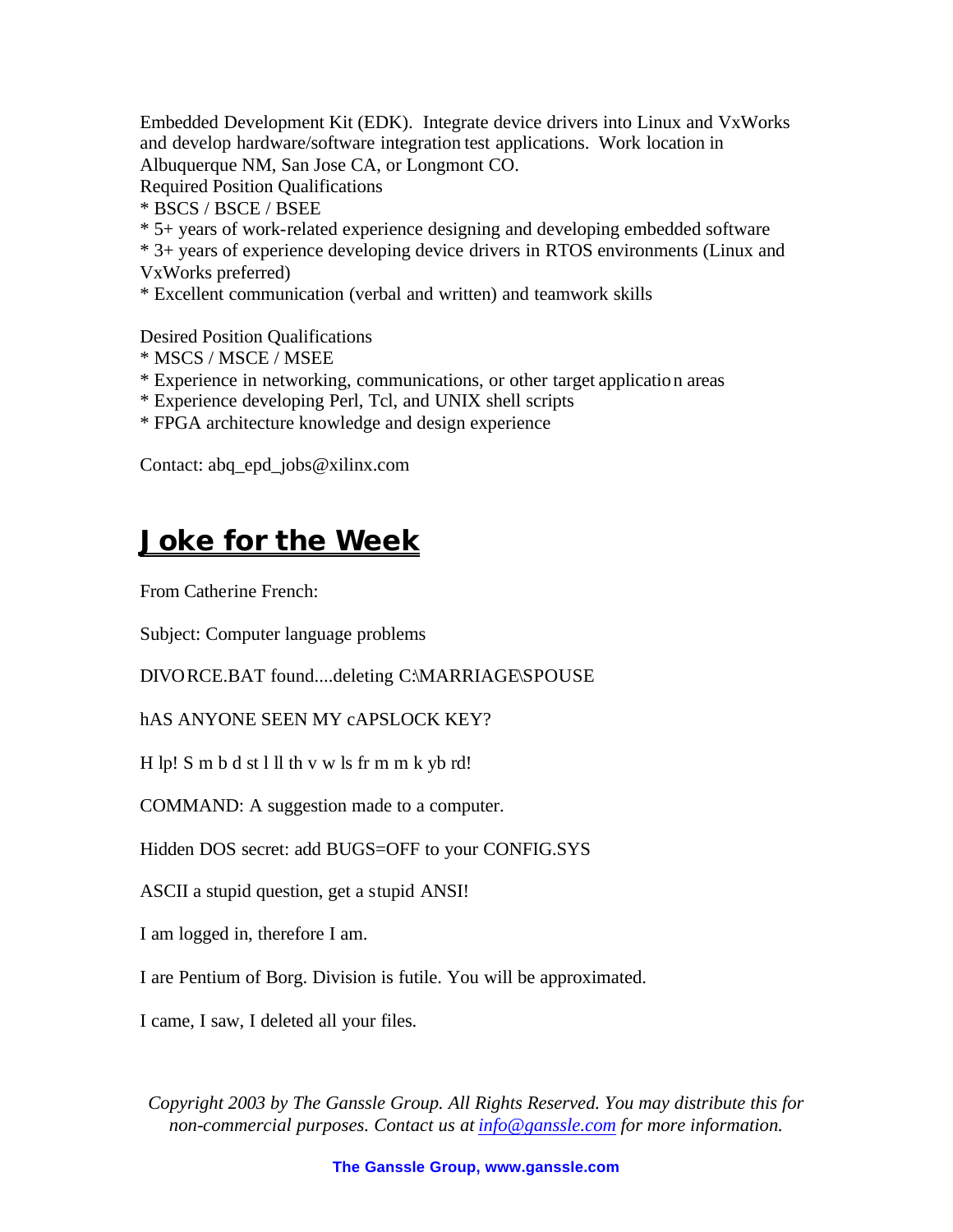I was going to switch her to DOS, but she had a gun

I'll give up my Windows 3.1 when they pry my cold, dead fingers off the mouse.

If at first you don't succeed, call it version 1.0

In my next life I'm going to have more memory installed

It said, "Insert disk #3," but only two will fit!

Jesus saves! The rest of us better make backups.

Klingon prompt: strike any user when ready.

Manual Writer's Creed: Garbage in, gospel out.

Mental backup in progress - Do Not Disturb!

Multitasking - screwing up several things at once.

My software never has bugs. It just develops random features.

Nerd: someone on the Dork Side of the Farce.

Network: anything reticulated or decussated at equal intervals, with interstices between the intersections.

Never trust a computer you can't lift. - Stan Masor

Never trust a computer you can't throw out the window. - S. Hunt

Old programmers never die; they just give up their resources.

Programming Department: Mistakes made while you wait.

Programming is an art form that fights back.

Real programs don't eat cache.

Some programming languages manage to absorb change but withstand progress.

System has violated data integrity. Delete all data?  $Y/y$  \_\_